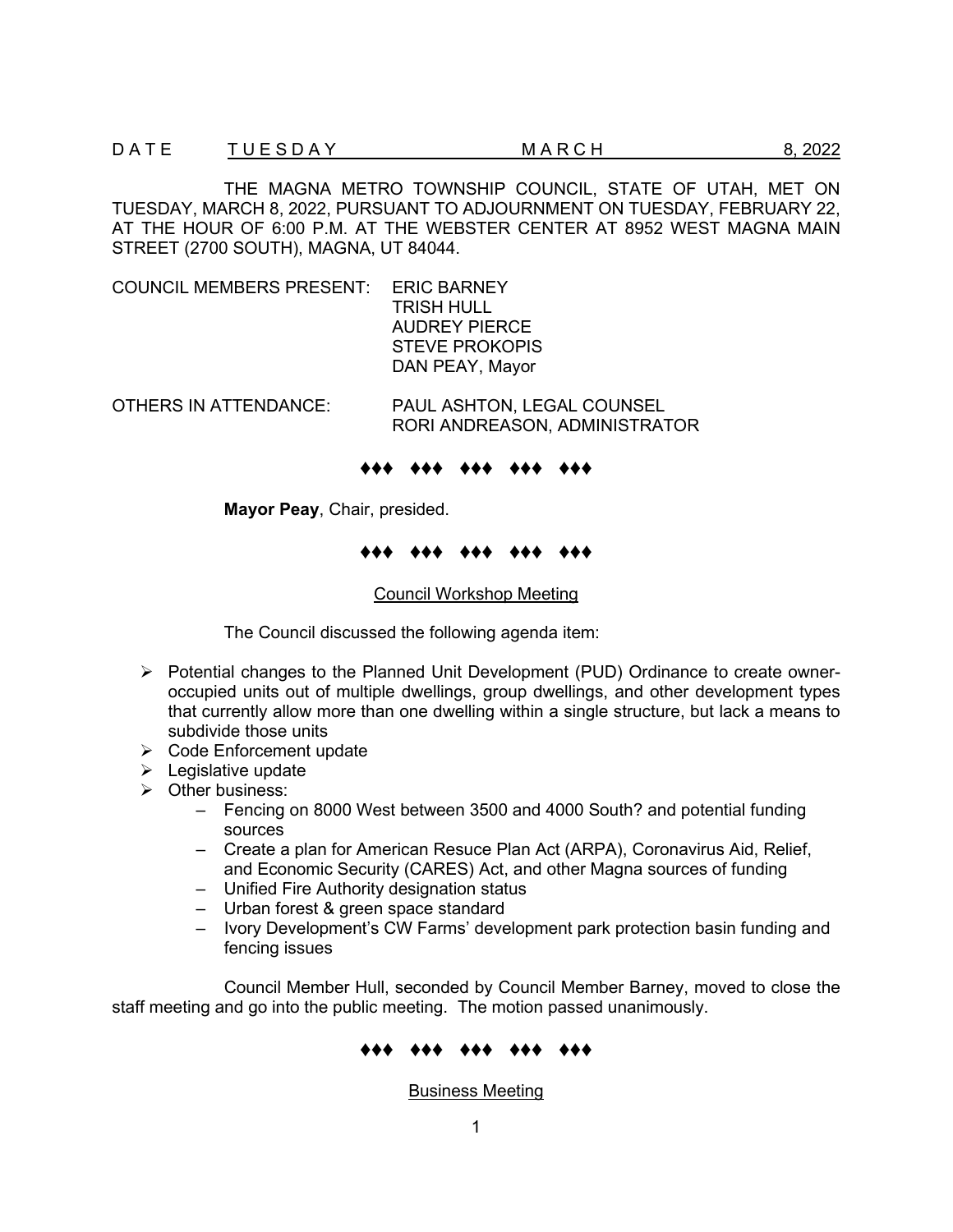### Pledge of Allegiance

The Pledge of Allegiance to the Flag of the United States of America was recited.

## ♦♦♦ ♦♦♦ ♦♦♦ ♦♦♦ ♦♦♦

### Unified Police Department Report

**Lieutenant Zach Van Emmerik** gave an update on the Community Oriented Policing (COP) initiative stating it is going to be broken down by call numbers and seniority and officers will be able to choose their assigned areas so they have more ownership of that area, and they will have more longevity in their area. This should enable them to understand the problems and attack them. Each area will be assigned five officers, one officer per shift, and they will have a shift team leader to help them troubleshoot some of the problems.

# ♦♦♦ ♦♦♦ ♦♦♦ ♦♦♦ ♦♦♦

# 4<sup>th</sup> of July

**Kari Duckworth** stated the  $4<sup>th</sup>$  of July committee is requesting \$45,000 for this year's events and will need an account to put money into. Last year, the Magna Metro Township spent around \$37,000, but everything has gone up this year. The committee is meeting every two weeks; the next meeting is March  $17<sup>th</sup>$ . It is focusing on the parade and trying to get a website up with a sign-up sheet for the parade and for volunteers. It would also like to get some big banners around town to start promoting the events. If it spent a little more on banners this year, they could possibly be used for a couple of years. The most expensive thing is going to be the fireworks. She has those listed at \$20,000; last year, they cost \$17,000.

**Council Member Barney** stated he would like to avoid having to create an entity with a tax identification number.

**Paul Ashton** stated under ordinance, the Magna Metro Township Council has to provide the money to a non-profit or it can constitute itself as a committee and fund it that way. If the Council wanted to do that, it would need to make sure its insurance covered everything.

**Rory Andreason** stated the Council could use a purchasing card (P-card), so it would not have to set up an account for the committee. Anything that exceeded the P-card amount, could just be invoiced.

**Mr. Ashton** stated the purchasing procurement policy could be modified too. He suggested the Council put together an official workshop and draft a resolution first.

# ♦♦♦ ♦♦♦ ♦♦♦ ♦♦♦ ♦♦♦

**Minutes**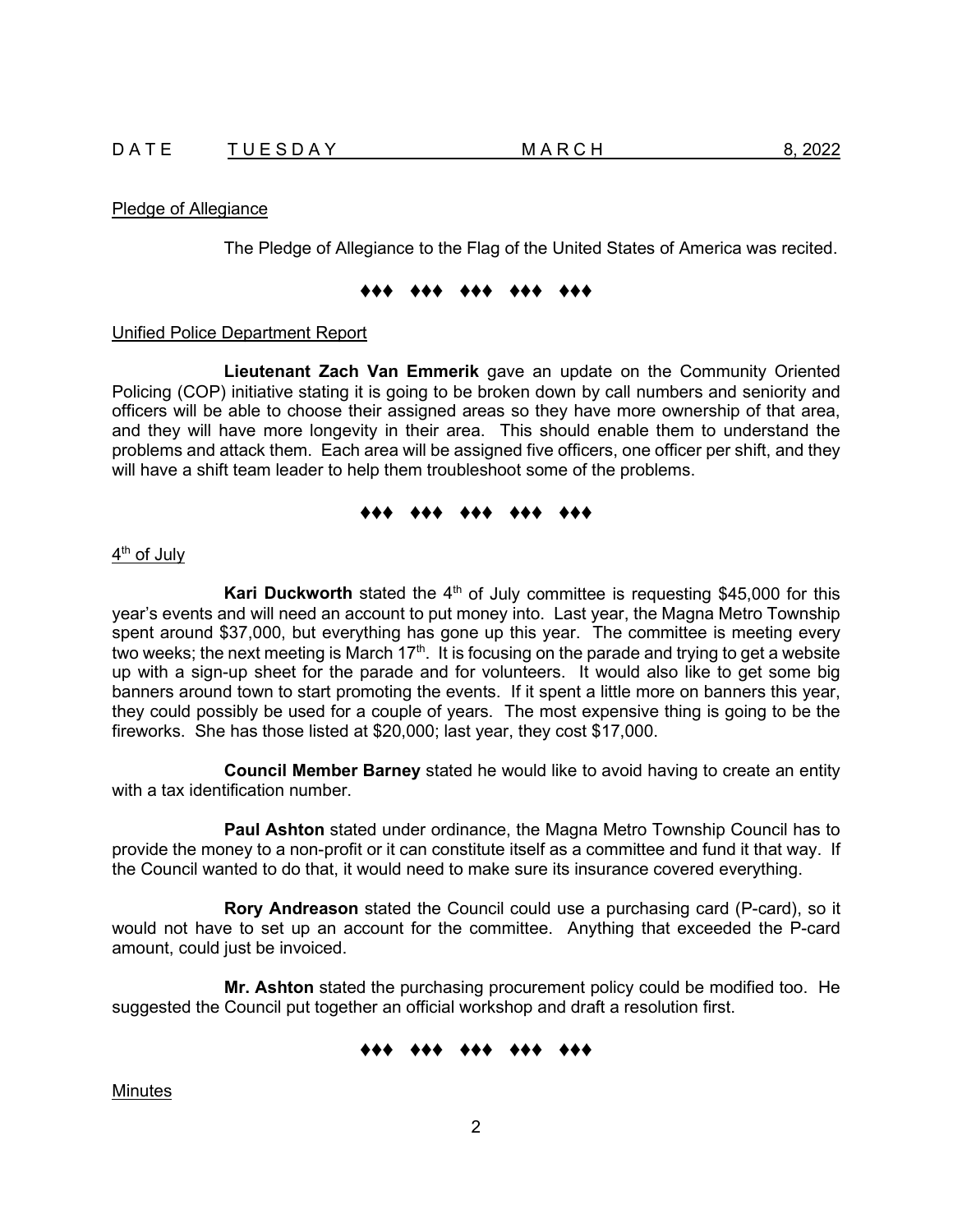Council Member Barney, seconded by Council Member Prokopis, made a motion to approve the minutes of the Magna Metro Township Council meetings held on Tuesday, January 25, 2022, February 8, 2022, and February 22, 2022. The motion passed unanimously.

## ♦♦♦ ♦♦♦ ♦♦♦ ♦♦♦ ♦♦♦

# Citizen Public Input

**James Pappas** thanked the Council for creating the noise ordinance. However, he had some questions about it that he would like answers to. He also complained that his neighbor was out with a snowblower on Monday, before 6:00 AM.

**Council Member Barney** stated there is a carve out in the ordinance that allows for the use of a snowblower early in the morning on the day of a snowstorm.

# ♦♦♦ ♦♦♦ ♦♦♦ ♦♦♦ ♦♦♦

**Ordinance** 

THIS BEING THE TIME heretofore set for a public hearing to receive public comment regarding the following request:

Ordinance 22-O-03 amending Title 19, entitled "Zoning" of the Magna Metro Township Municipal Code or Ordinances, 2001, by reclassifying certain property located in the Magna Metro Township from an R-2-6.5 to an R-M zone.

**Molly Gaughran**, Planner, MSD, reviewed a rezone application reclassifying two parcels of property located at 2645-2651 South 8900 West from an R-2-6.5 (medium density residential) to an R-M (high density residential) zone. An R-M zone allows for up to nine dwelling units. The applicant is proposing to combine the lots and develop eight residential units on the subject property. Currently one parcel is vacant. The property is about 15,500 square feet, on 0.36 acres. It is in a neighborhood that is mostly R-2-6.5, but there are 12 R-M properties in the neighborhood north of Magna Main Street with a range of densities from eight units per acre to thirty-six units per acre, with an average of fifteen units per acre.

The General Plan calls for neighborhood stabilization and an upgrade to buildings and infill opportunities in this area. So, the rezone complies with the General Plan, but the General Plan neither strongly supports nor strongly dissuades that. The Planning Commission recommended approval to the Magna Council on February 10<sup>th</sup>, with two zoning conditions: 1) that no building or structure exceed 35 feet in height; and 2) that no commercial uses shall be permitted, with the exception of home businesses.

**Council Member Prokopis** asked if the neighbors had been notified.

**Ms. Gaughran** stated the neighbors were notified. The MSD did not receive any support or opposition from the neighbors.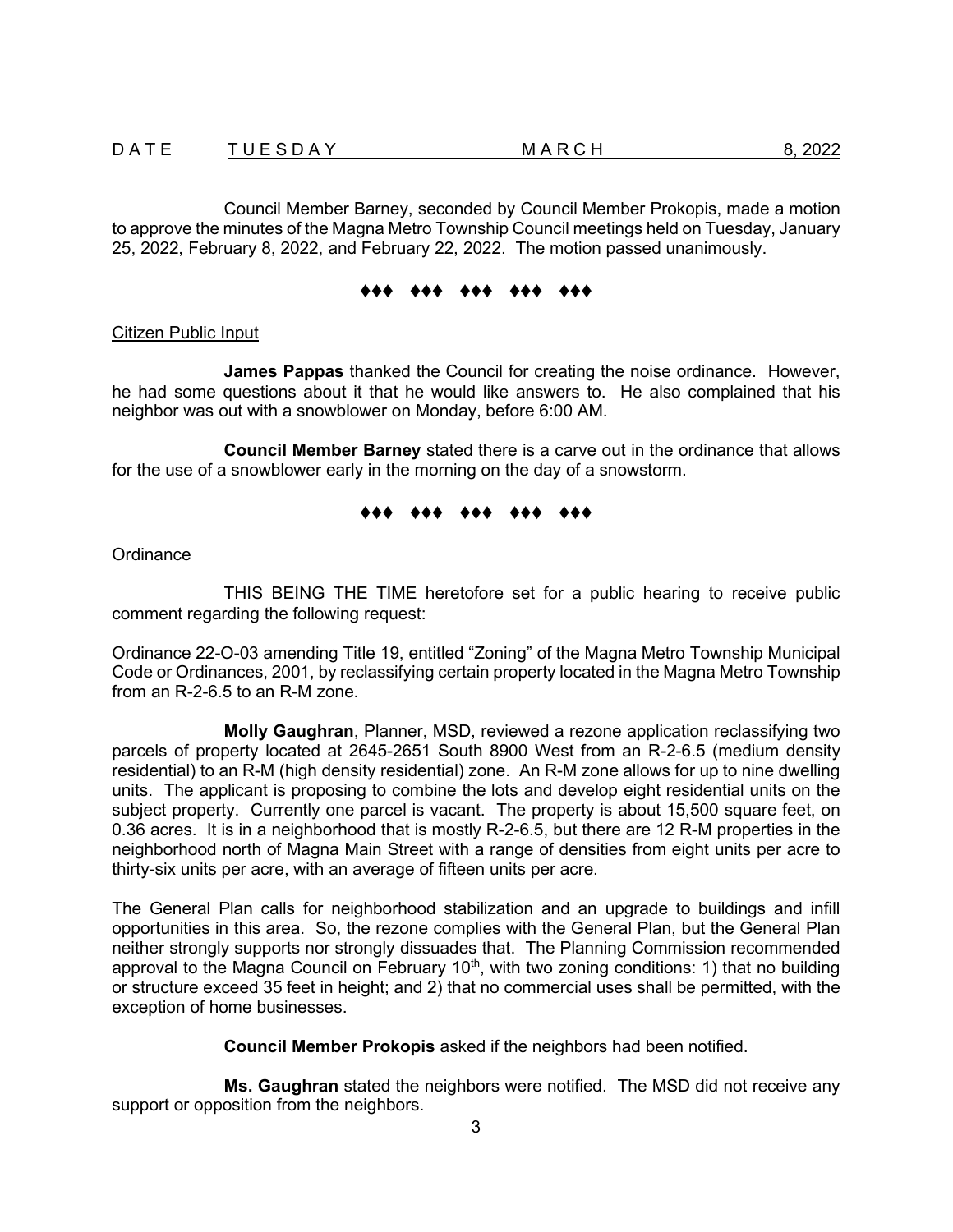Council Member Prokopis, seconded by Council Member Barney, moved to open the public hearing. The motion carried by a unanimous vote.

**Council Member Prokopis** stated he would like to know what the applicant had planned for that.

**William Ford**, applicant, stated the property was built in 1961 and is in bad shape, so he would like to modernize it and make it look nice. He would like to get the maximum density out of it and have market-rate rental units there.

**Council Member Barney** stated the density made sense for this area for the longterm plan to drive commercial opportunities on Main Street. However, he was concerned about the parking and wanted the building to be aesthetic to the historic nature of Main Street.

**Mr. Ford** stated he would meet any requirement the Council wanted. He would probably have curb and gutter put in, and with the setbacks, might have to scale it back from the planned eight units per acre to six units per acre to put in off-street parking and landscaping.

**Paul Ashton** stated the Council has an ordinance in place that would allow the applicant to do curb and gutter or enter into some type of agreement where he put the money aside. The MSD planning staff can work with the applicant on that.

Council Member Prokopis, seconded by Council Member Hull, moved to close the public hearing. The motion passed unanimously.

Council Member Barney, seconded by Council Member Prokopis, moved to approve the following Ordinance 22-O-03, with the recommended restrictions or conditions provided by the Planning Commission that no building or structure exceed 35 feet in height; and 2) that no commercial uses shall be permitted, with the exception of home businesses. The motion passed unanimously.

# ORDINANCE NO. 22-O-03 **Date:** March 8, 2022

AN ORDINANCE, AMENDING TITLE 19, ENTITLED "ZONING" OF THE MAGNA METRO TOWNSHIP CODE OF ORDINANCES, 2001, BY RECLASSIFYING CERTAIN PROPERTY LOCATED IN MAGNA METRO TOWNSHIP FROM THE R-2-6.5 (MEDIUM DENSITY RESIDENTIAL) TO R-M (RESIDENTIAL) ZONE.

The Magna Metro Township, Salt Lake County, State of Utah, ordains as follows:

Section 1: Section, 19.06.020, The Zoning Map of the Magna Metro Township, Magna Municipal Code of Ordinances 2017, is hereby amended, as follows:

The property described in Application REZ2021-000474 filed by William R. Ford and located at 2645 South 8900 West, within Magna Metro Township, is hereby reclassified from the R-2-6.5 zone to R-M zone, said property being described as follows: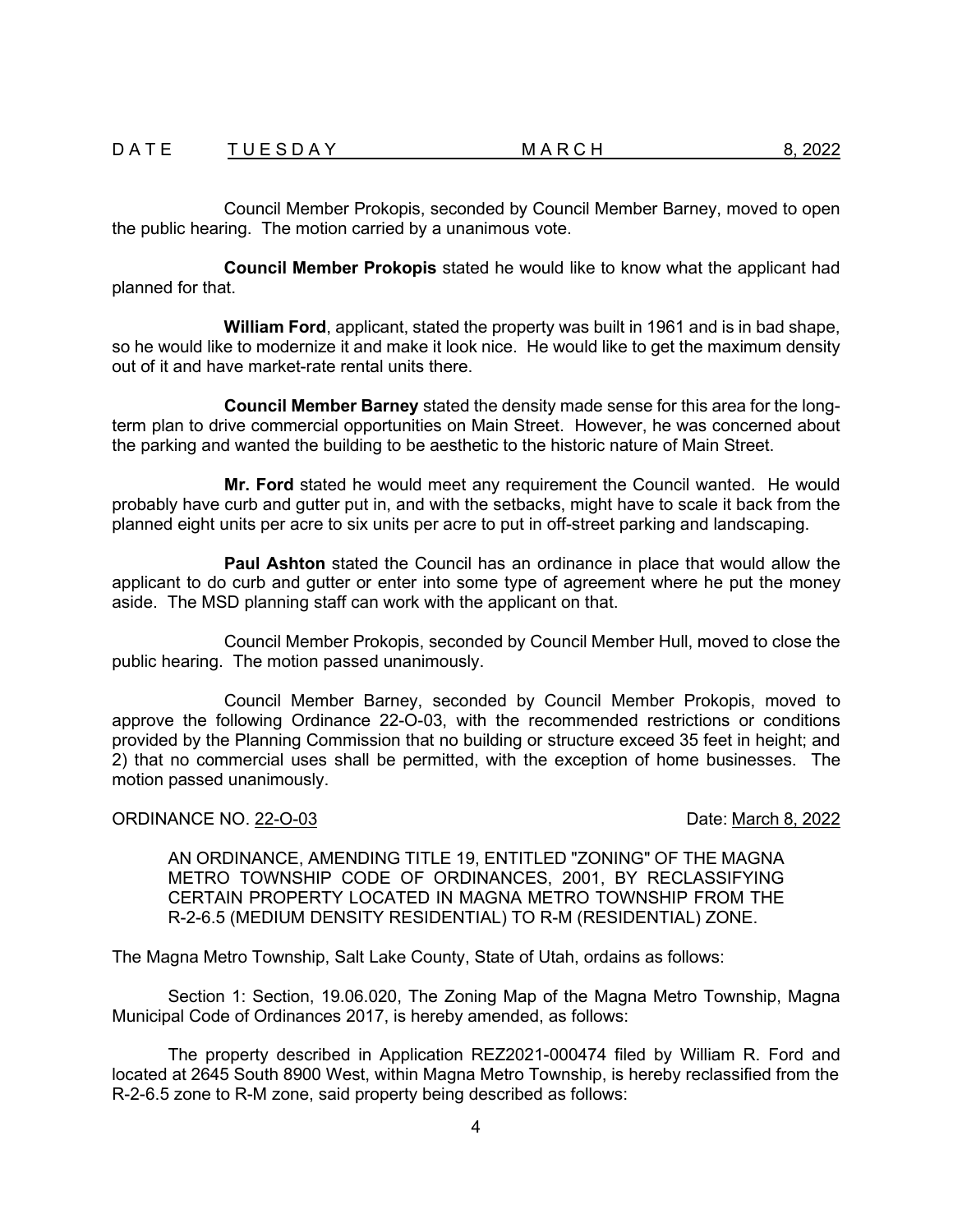PARCEL #: 14-19-478-004-0000; 14-19-478-003-0000

### LEGAL DESCRIPTION:

LOTS 17 TO 21, INCL, BLK 2, LINCOLN ADDITION #1. TOGETHER WITH 1/2 VACATED ALLEY ABUTTING ON E. 4136-21 4501-0545 5432-0803, 5457-1606 THRU 1608 5457-1609 5693-1472 5693-14756009-2182 6103-0974 6118-1732 6147-2549 6254-1258 6364-2398 6792- 2229.

CONTAINS 0.30 ACRES IN AREA.

LOT 22, BLK 2, LINCOLN ADD #1. TOGETHER WITH 1/2 VACATED ALLEY ABUTTING ON E. 4501-545 4718-0235, 5356-632, 633, 635 5356-0634 6136-2229.

CONTAINS 0.06 ACRES IN AREA.

Pursuant to Section 19.90.060 of the Magna Metro Township, Code of Ordinances, 2017, development of property is subject to the following conditions:

1. No building or structure exceed thirty-five feet in height; and

2. No commercial uses shall be permitted, with the exception of home businesses.

Section 2: The map showing such change shall be filed with the Magna Metro Township Planning Commission in accordance with Section 19.06.020 of the Magna Municipal Code of Ordinances, 2017.

Section 3: This ordinance shall take effect fifteen (15) days after its passage and upon at least one publication in a newspaper published in and having general circulation in the Magna Metro Township, and if not so published within fifteen (15) days then it shall take effect immediately upon its first publication.

IN WITNESS WHEREOF, the Magna Metro Township Council has approved and adopted his ordinance this  $8<sup>th</sup>$  day of March, 2022.

ATTESTED: FOR THE MAGNA METRO TOWNSHIP:

S / SHERRIE SWENSEN /s/ DAN W. PEAY<br>
Sherrie Swensen / Dan W. Peay, Ma Salt Lake County Clerk Metro Township Clerk/Recorder

Dan W. Peay, Mayor

# ♦♦♦ ♦♦♦ ♦♦♦ ♦♦♦ ♦♦♦

Council Reports

*Wasatch Front Waste and Recycling District (WFWRD)*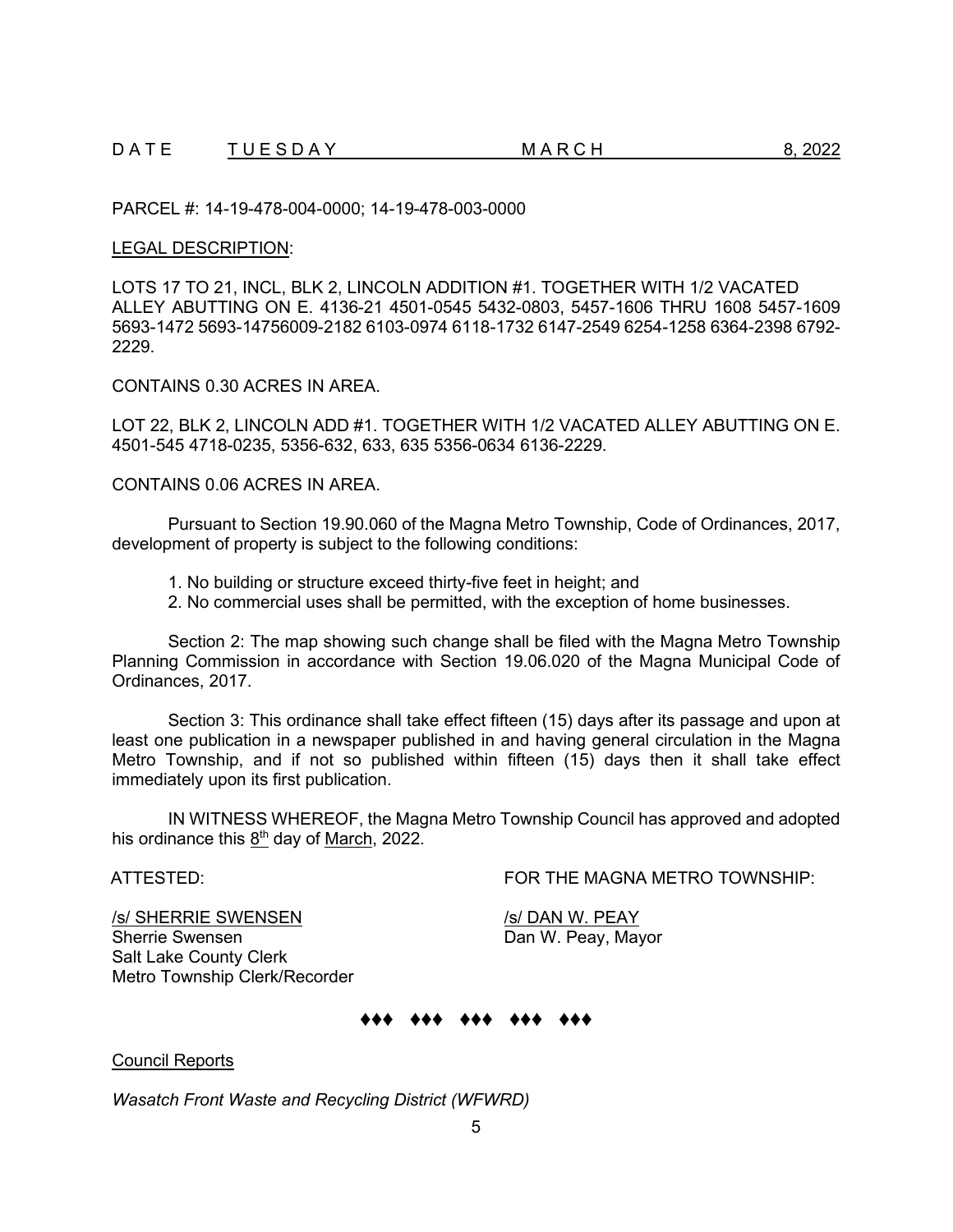| DATE | <b>TUESDAY</b> | MARCH | 8, 2022 |
|------|----------------|-------|---------|
|      |                |       |         |
|      |                |       |         |
|      |                |       |         |
|      |                |       |         |

**Council Member Barney** stated at WFWRD's board meeting, it held a public hearing and approved a budget increase. The increase amounted to \$156,456. The increase will cover the cost of trucks, which have increased in price due to inflation. The board also approved a pilot program in Millcreek that allows residents to have their food waste composted.

− − − − − − − − − − − − − −

# *Salt Lake County Public Works Department/Greater Salt Lake Municipal Services District (MSD)*

**Council Member Barney** stated he has been meeting with Salt Lake County's Public Works and the MSD to address disparity in the decorative streetlights on Magna Main Street. A number of poles were damaged and have been replaced with poles that do not match. Globes and bases are mismatched too, and banners were put onto the newer poles with zip ties. Public Works will be coming out to identify the poles that do not match and figure out a plan to get them fixed appropriately.

He has also been meeting with MSD staff to go over finances. For some services, such as planning and development services, the Magna Metro Township pays for a portion of the operating costs based on its population in comparison to the other members of the MSD's population. For other services, the MSD bills the Magna Metro Township per service. For some of those costs where the Magna Metro Township is not getting the services it needs, such as streetlights being maintained, it could be a little more rigid about its requirements and accountability. He thought the Council should reconsider how it does its budget and bank community improvements into the budget each year. The Magna Metro Township contributes a significant amount of money to the MSD, and should be able to ask for some of that back.

− − − − − − − − − − − − − −

*Unified Police Department (UPD) / Salt Lake Valley Law Enforcement Service Area (SLVLESA)*

**Council Member Prokopis** Council Member Prokopis stated the UPD is having a session on UPD 101 on March 21, 2022, from 10:00 AM to 1:00 PM. It will be a three-hour session to give elected officials and their staff a general overview of how the UPD came about, how it is funded, and shared services. Lunch will be provided, so he wanted to get a head count of who wanted to attend to represent the Magna Metro Township Council.

Then, the UPD is looking at alternate funding sources because its tax keeps going up due to wage wars and other things. It is also looking at a cost of living (COLA) increase because the cost of living has gone up considerably. The UPD has made great strides in the last couple of years to address salaries, but if it does not keep up with the cost of living, it will be back in the same boat it was in. However, it will need a way to pay for that.

− − − − − − − − − − − − − −

*Utah Inland Port Authority (UIPI)*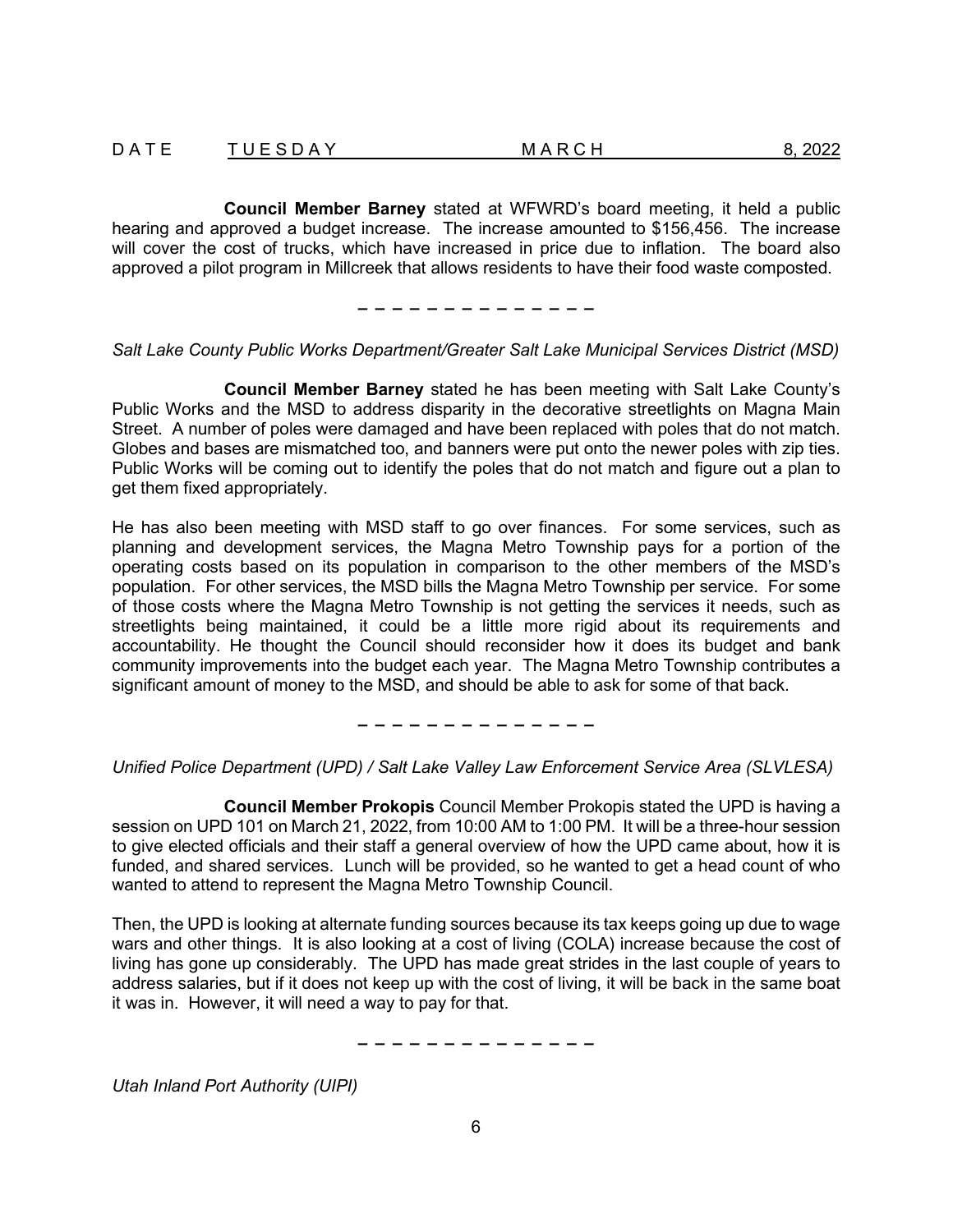| DATE | <b>TUESDAY</b> | MARCH | 8, 2022 |
|------|----------------|-------|---------|
|      |                |       |         |
|      |                |       |         |
|      |                |       |         |
|      |                |       |         |

**Council Member Prokopis** stated he has not heard anything from the Inland Port Authority since H.B. 443 passed, with the exception of an email uninviting him to the meetings. However, the Inland Port Authority verbally agreed to contribute funding to help with a road. He did not know the status of that yet, but would find out.

− − − − − − − − − − − − − −

# *Unified Fire Authority (UFA)*

**Council Member Prokopis** stated there will be a station construction update meeting on March 14<sup>th</sup>. Nothing has happened since the fire station was torn down. There is a high water liquefaction issue there, but the UFA has a plan to address it. He was told progress would be starting fairly soon, but he would know more after the meeting.

**Council Member Hull** stated the UFA board is starting interviews for a new fire chief tomorrow. Then, at the last meeting, it talked about a COLA increase. It also wants to name the fire station. She thought it would be nice to name it after a community area, such as Pleasant Green Fire Station. She would like to see if the community had any ideas.

**Council Member Prokopis** stated he did not think the community should have the responsibility of naming the fire station. There are plenty of options – there were a lot of fire fighters in Magna, and a long history of fire chiefs who contributed to the history of the fire department in Salt Lake County.

**Council Member Pierce** asked if anything historical would be brought from the old building to put in the new building, such as photographs.

**Council Member Prokopis** stated the UFA has talked about bringing some local artwork into the station.

**Council Member Hull** stated the UFA is also talking about standardizing the fire station size with others, such as the one in Taylorsville. It was her understanding firefighters like the smaller, more compact fire stations because they were more efficient.

**Council Member Prokopis** reported on a significant accident on 8000 West and 201 where both cars involved burst into flames. The driver of one of the vehicles got out, but the driver in the other vehicle was incapacitated. A citizen stopped to help and was able to get that person out of the car. That person did suffer minor burns, but is expected to survive. The UFA is planning to recognize the citizen at its next board meeting. If the citizen is a Magna Metro Township resident, he would like the Council to recognize him as well.

− − − − − − − − − − − − − −

*Greater Salt Lake Municipal Services District (MSD)*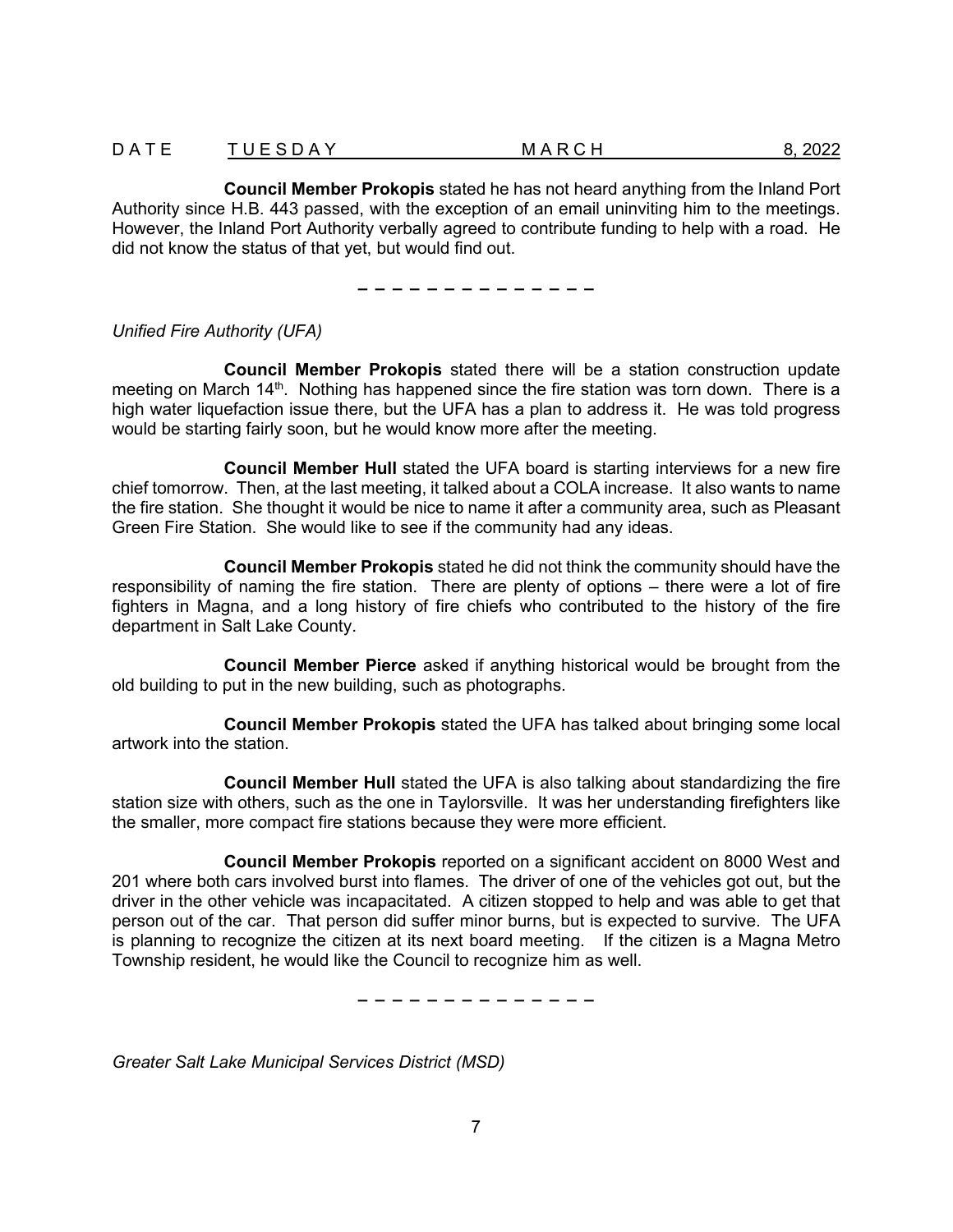D A T E T U E S D A Y A G A M A R C H 8, 2022

**Mayor Peay** stated at the last MSD Board meeting, it talked about the legislative issues and the bonds.

− − − − − − − − − − − − − −

*Webster Center*

**Mayor Peay** stated a westside planning meeting was held here at the Webster Center, with the County's Planning & Transportation Division. There has been a lot of thought about extending the 7200 West corridor to I-80.

**Council Member Prokopis** stated that 7200 west corridor is part of Magna all of the way to I-80. Right now, the dirt road leading to the landfill is littered with couches, mattresses, and garbage, and a homeless camp is set up next to that.

− − − − − − − − − − − − − −

*Salt Lake County Animal Services Advisory Board*

**Council Member Pierce** stated the Animal Services Advisory Board is now meeting quarterly, and she has been invited to attend. However, she cannot vote until Mayor Peay sends the board an email or a letter letting it know she is the appointed person from this Council to be on that board. She also had to fill out an application because Salt Lake County also has to approve her appointment. She would get with Rory Andreason to have those updates added to the Council's agendas.

The advisory board has been looking at standardizing the animal services ordinance, which removed the limitation on the number of animals because of the no kill shelter issues. The Council was concerned about that as well as some things in the ordinance that were vague. A couple jurisdictions – West Valley and Herriman Cities made some amendments to it, but the changes referred more to adding other animals in, like pot-bellied pigs and ferrets. Due to those amendment requests, there is a new draft of the ordinance. The ordinance is at the County now, and then it will go to the Municipal Services District, after which the Magna Metro Township can add in its amendments.

− − − − − − − − − − − − − −

*Magna Main Street Working Group*

**Council Member Barney** stated the MSD's planning and development services has kicked off the initiative to create a special district or zone for Magna Main Street, specifically saying new developments coming in have to match and meet the long-term plan. Planning & Development has been getting input from main street businesses at the meetings. Currently, there are landowners ready to invest, but planning & development wants to be efficient and thorough before this is created.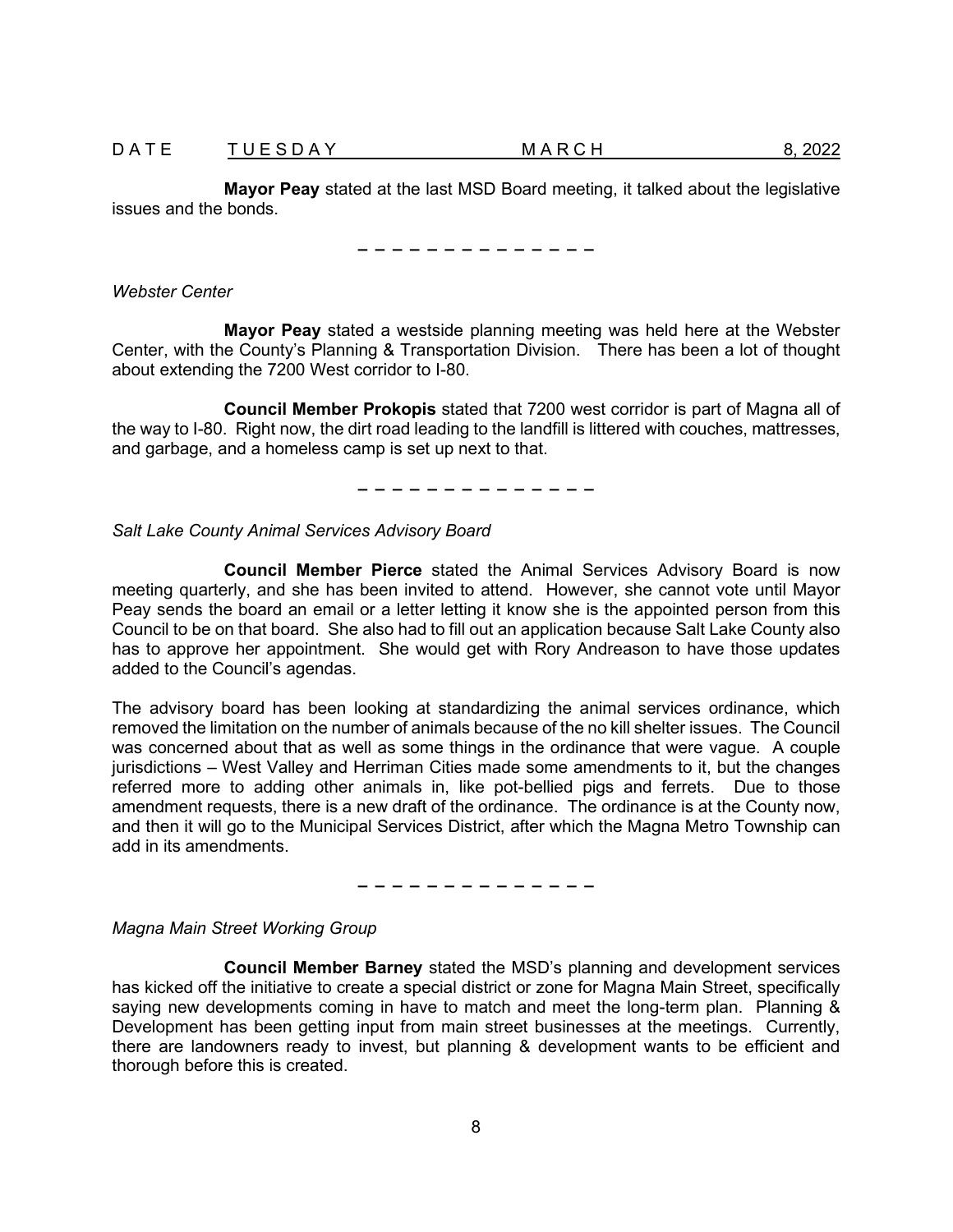# ♦♦♦ ♦♦♦ ♦♦♦ ♦♦♦ ♦♦♦

#### Administrator Report

*Next meeting*

**Rori Andreason** asked if the Council wanted to change its next meeting date.

Paul Ashton stated he is out of town Tuesday, but could meet the 24<sup>th</sup> or send another attorney to take his place.

**Council Member Prokopis** suggested Wednesday, March 23rd.

**Ms. Andreason** stated there is an MSD meeting that night.

**Council Member Barney** stated he had a little heartburn about changing the meeting because the Council did not make accommodations for the Republican caucus. He knew it was an oversight, but there is still a perception.

**Ms. Andreason** suggested holding the Tuesday meeting, but starting at 6:00 PM and keeping the agenda as light as possible.

**Council Member Hull** suggested starting at 5:30 PM.

**Ms. Andreason** stated she will agenda the meeting for Tuesday, March 22<sup>nd</sup>, at 5:30 PM.

*Redistricting*

**Ms. Andreason** asked if the Council would like her to set up a redistricting meeting with the County.

**Council Member Prokopis** stated he could just tell the County's Elections Division his suggestions over the phone.

*Virtual Equipment*

**Ms. Andreason** stated she got a quote for the virtual equipment at \$14,000, but did not think the Council needed to spend that much. She would do her best to purchase the equipment for less than \$14,000.

### ♦♦♦ ♦♦♦ ♦♦♦ ♦♦♦ ♦♦♦

THERE BEING NO FURTHER BUSINESS to come before the Council at this time, the meeting was adjourned.

SHERRIE SWENSEN